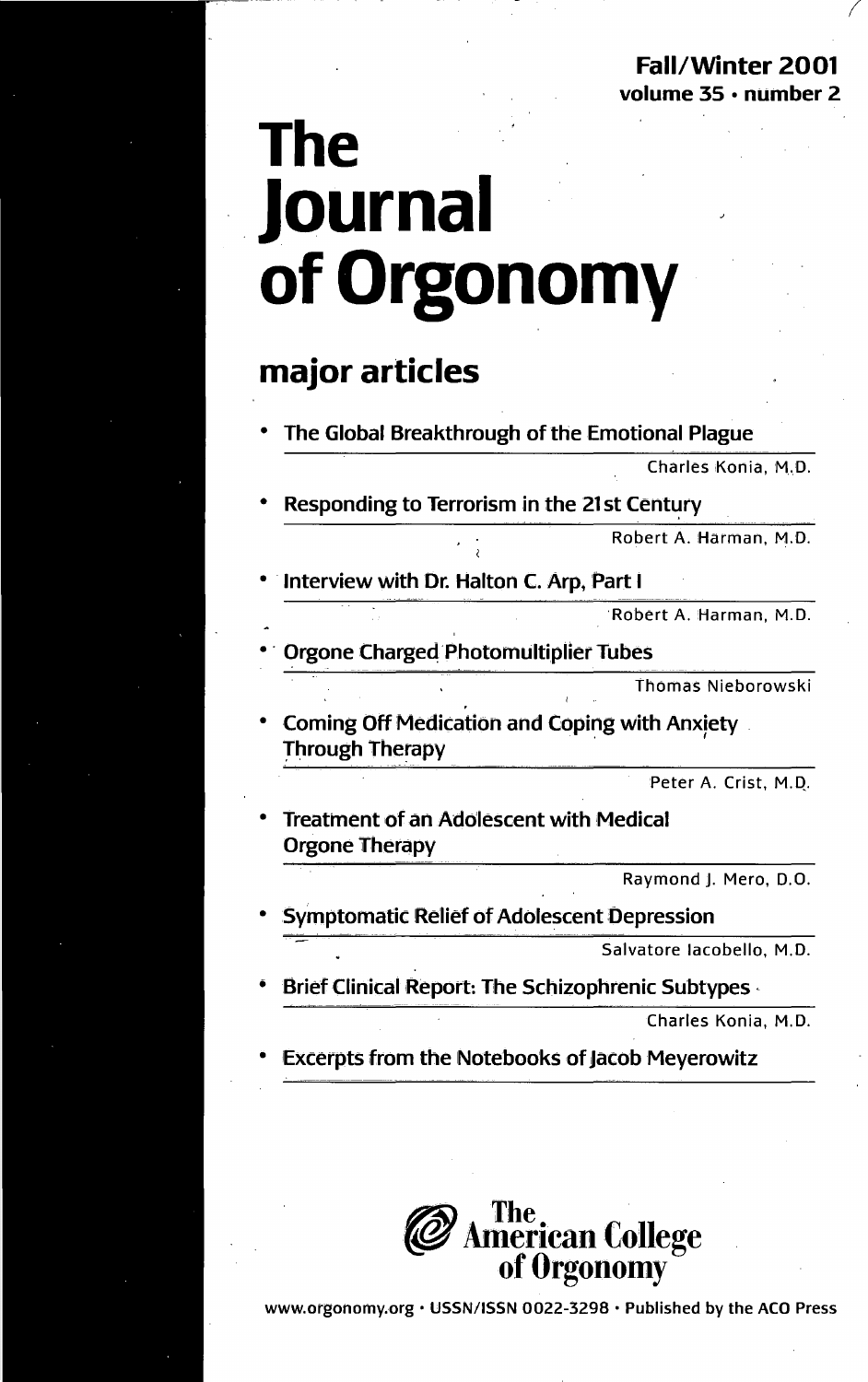## **Coming Off Medication and Coping with Anxiety Through Therapy**

**Peter A. Crist, M. D.**

#### **Introduction**

We have all experienced anxiety and have a sense of what it is. It is so natural as a basic emotion that it is even experienced throughout the animal kingdom. If you've ever seen a deer come out of the woods into a clearing, that look is the look of anxiety. She wants to come out and graze but is uncertain of the presence of danger.

Handling anxiety is also a significant problem in many people's lives and anxiety itself is a common symptom that brings individuals to treatment. As a result many people view anxiety as bad, something to be eliminated. This is the basis for many approaches to anxiety such as meditation and relaxation techniques as well as the usual psychiatric treatment that relies on medication to alleviate feelings of anxiety. Medical orgone therapy, on the other hand, utilizes a fundamentally different approach to treat anxiety.

To understand how different, we should define what anxiety is. Although often thought of in terms of psychology or physiology, from an orgonomic perspective, anxiety, like other emotions, is our experience and perception of excitation and movement of orgone energy in our body. Specifically, anxiety results when an energetic expansion is met by an energetic contraction or vice versa, when an energetic contraction is countered by an expansion. This may occur when any emotion or impulse is prevented from being fully expressed. For example, expansive, joyful excitement might be held back by insecurity or uncertainty, such as when a man, excited by a particular woman, hesitates to call her out of concern about her reaction. On the other hand, contraction in sadness or grief might cause anxiety when countered by a need to appear expansive and happy. Any conflicting emotions or impulses can create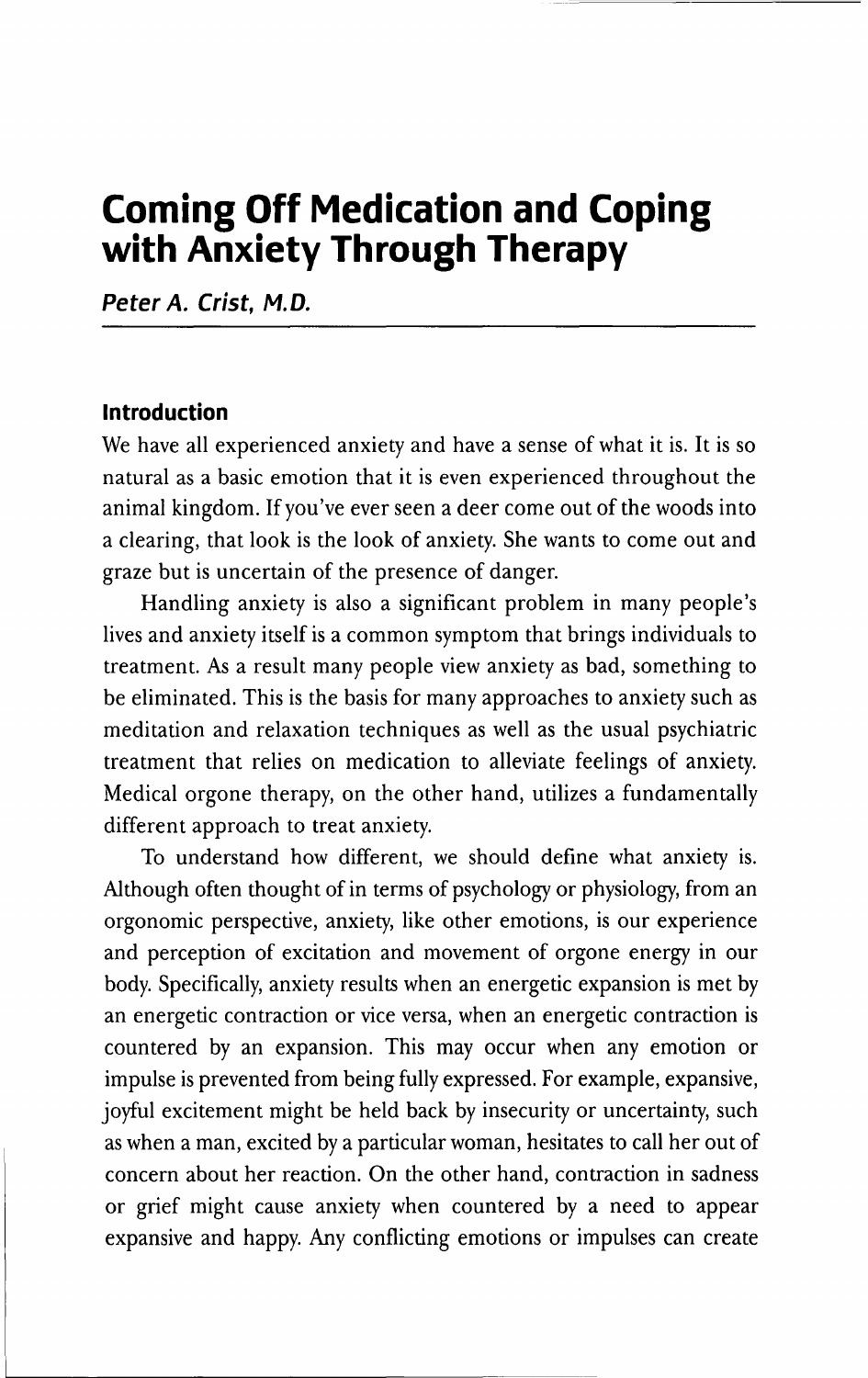anxiety. The conflict may be based on an objective perception of the situation and be rational, or it may be neurotic.

Because anxiety is disturbing we may block or armor against it, as we might against any intolerable feeling, by holding back our breathing and tensing our muscles. The effect is to deaden the intensity of emotional excitation and/or dull the perception of it. We may also fend off anxiety with attitudes that override one side of our conflicting emotions and impulses. In the previous examples, the man may dampen his anxiety by assuming a skeptical attitude and give up his desire to call the woman, while the grieving person may lessen his anxiety by completely suppressing his sadness with forced jocularity.

While armoring may partially or temporarily reduce feelings of anxiety, it actually compounds the problem because armor also blocks effective energy discharge. This and the result, more energy behind the emotion or impulse, create the very conditions for increased anxiety, usually requiring even more armor. Neurotic anxiety and symptoms such as phobias, obsessions, compulsions and hysterical reactions are fueled by this undischarged energy.

Contemporary conventional medicine attempts to relieve this condition with anti-anxiety medications such as Valium, Ativan and Xanax, which deaden both energy excitation and its perception. Prozac, Zoloft, Paxil and other selective serotonin reuptake inhibitors (SSRIs), that have become increasingly popular over the last decade or so, appear to work by specifically decreasing energy excitation. *Medications, therefore, produce their effects* by *duplicating or reinforcing the armoring process.*

In contrast, medical orgone therapy helps dissolve the patient's armor-chronic, characteristic, defensive attitudes and muscular rigidity. In the process, tolerance and capacity for energy excitation is increased and satisfying outlets for energy discharge are found. To accomplish this, the patient must tolerate anxiety and must learn to function with anxiety, not armor against it. The result is that the person may, at times, experience *more* disturbing feelings, but he will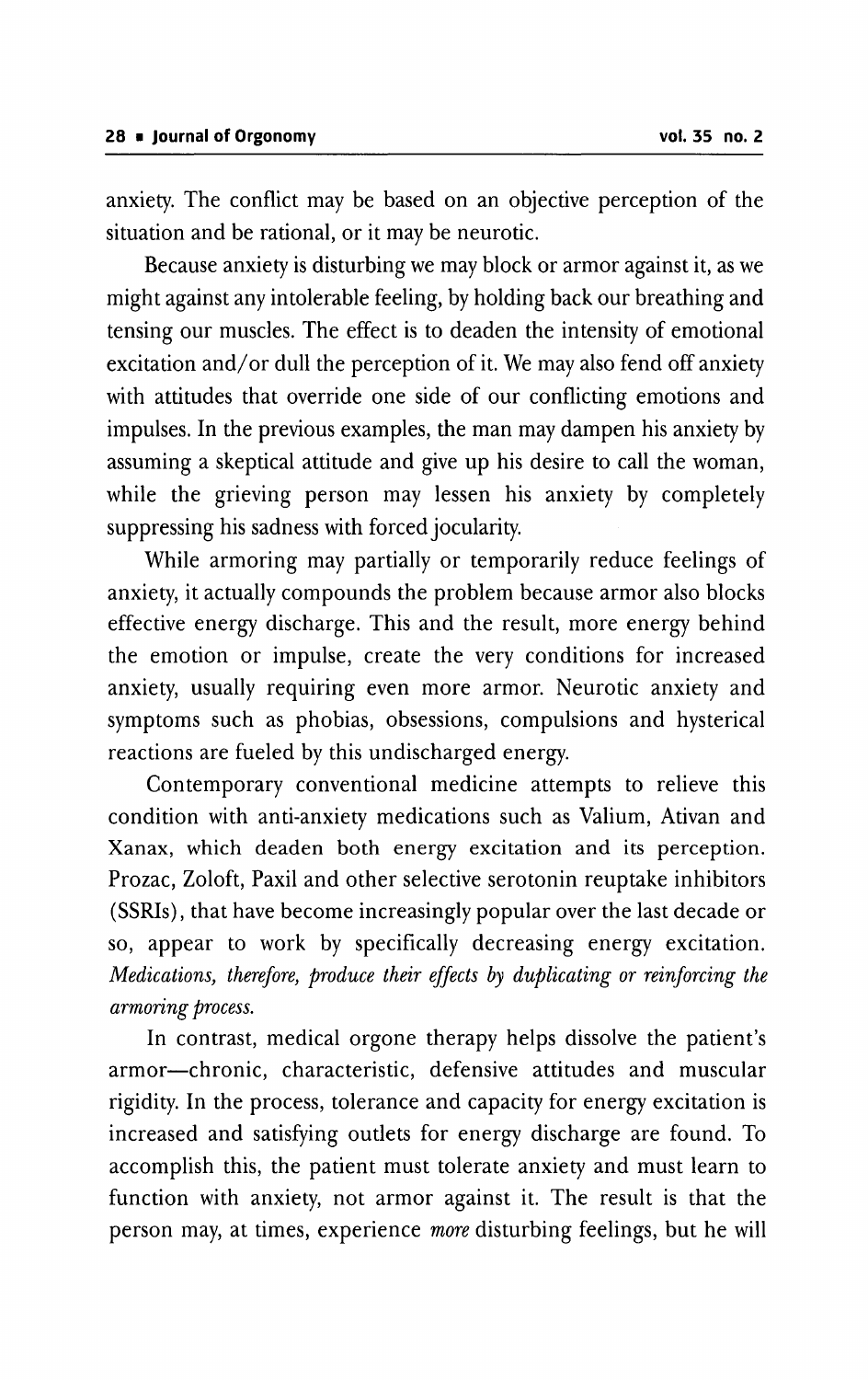learn to tolerate them and, as a result, will also gradually be able to experience and enjoy pleasurable feelings with greater intensity.

Many people instinctively have the sense that depth in life comes out of struggles with anxiety and other disturbing emotions. This was humorously shown a few years ago in a *New Yorker* cartoon entitled "If they had Prozac in the 19th century," indicating what would have been lost creatively if some of the great thinkers in history had not had anxiety or been troubled in their lives. **It** showed Karl Marx saying, "Sure Capitalism can work out its kinks;" Fredrich Nietzsche was pictured in front of a church speaking to a woman, "Me too, Mom, I really liked what the priest said about the little people;" Edgar Allan Poe gazed at a raven, saying, "Hello, birdie!"

The orgonomic understanding of anxiety and the way medical orgone therapy approaches its treatment, without relying on medication, is demonstrated by the following case presentation.

#### **Case Presentation**

Sean came for therapy with a chief complaint that he felt he was missing out on something in life. He was a part-time consultant having retired five years before from a career as an architect and general contractor. He was 64 years old and felt, in many ways, that this was the best time of his life. He was involved in pursuits that had always interested him such as acting and singing in community theater and painting. At the same time, however, he had felt no *real*satisfaction for a long time. Over the years he had been in therapy off and on with various therapists for anxiety and depression. He always ended these treatments when the therapist said something that he did not like. He would find some reason to leave, but never told the therapist what had really bothered him. He was not happy in his marriage. He married at age 21 and remained married but felt he never really loved his wife. He liked and respected her and married because it seemed like it was "the thing to do." Sexual relations were without emotional closeness and described as "a physical release."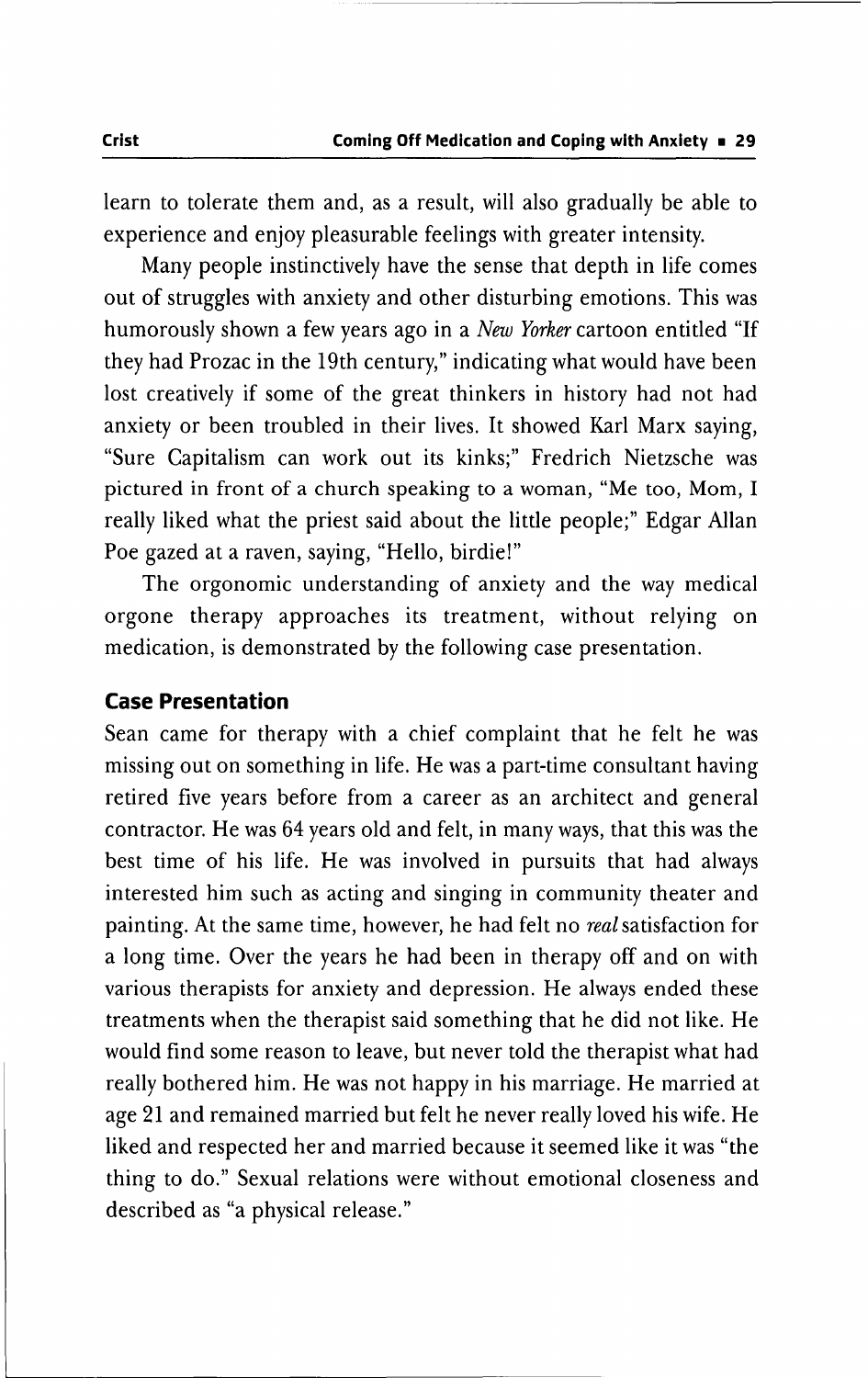In our first meeting he looked directly at me with sad, anxious eyes and expressed himself in a straightforward, laconic manner. His voice was soft and pleasing to the ear, even though he frequently swallowed and spoke through slightly clenched teeth. A thin, wiry man, he had a subtle quality of bravely struggling to relate as an equal from a position of feeling "one down," and held his chest high in a brave attitude throughout the entire session. I felt saddened by him, so much life and emotion so caged inside. I was moved by his strong feelings, battling against his severe inhibitions.

He came to therapy knowing something about medical orgone therapy. Some forty years earlier he had been treated by one of the orgonomists trained by Reich and this had helped him get out of a severe, suicidal depression after only a few sessions. He said, "It helped me get my anger out."

He was excited when a friend told him that there were medical orgonomists in central NewJersey. He looked forward to the prospect of dealing with his emotions in therapy, but at the same time he was afraid of facing them. In fact, he put off calling me for several months even though he had my phone number. He finally called for an appointment after a friend told him he looked sad and he realized it had been years since he had cried.

Sean had suffered for many years with panic attacks, precipitated especially by driving in heavy traffic or over high bridges. These attacks had been treated and partially controlled with Ativan and later by Zoloft. He felt the Zoloft put him "on an even keel," more so than the Ativan. But he had a sense that it also "flattened" all of his emotional responses. For example, during the two years he had been on Zoloft, he had no severe panic attacks but also did not feel really excited about anything and noted very little interest in sex. He hoped therapy could help him handle his anxiety so he would not need to take medication.

From the very first session I dealt with Sean's difficulty in speaking up by encouraging him to express whatever bothered him about therapy or about me. He looked relieved but anxious on hearing this and bravely said he would try.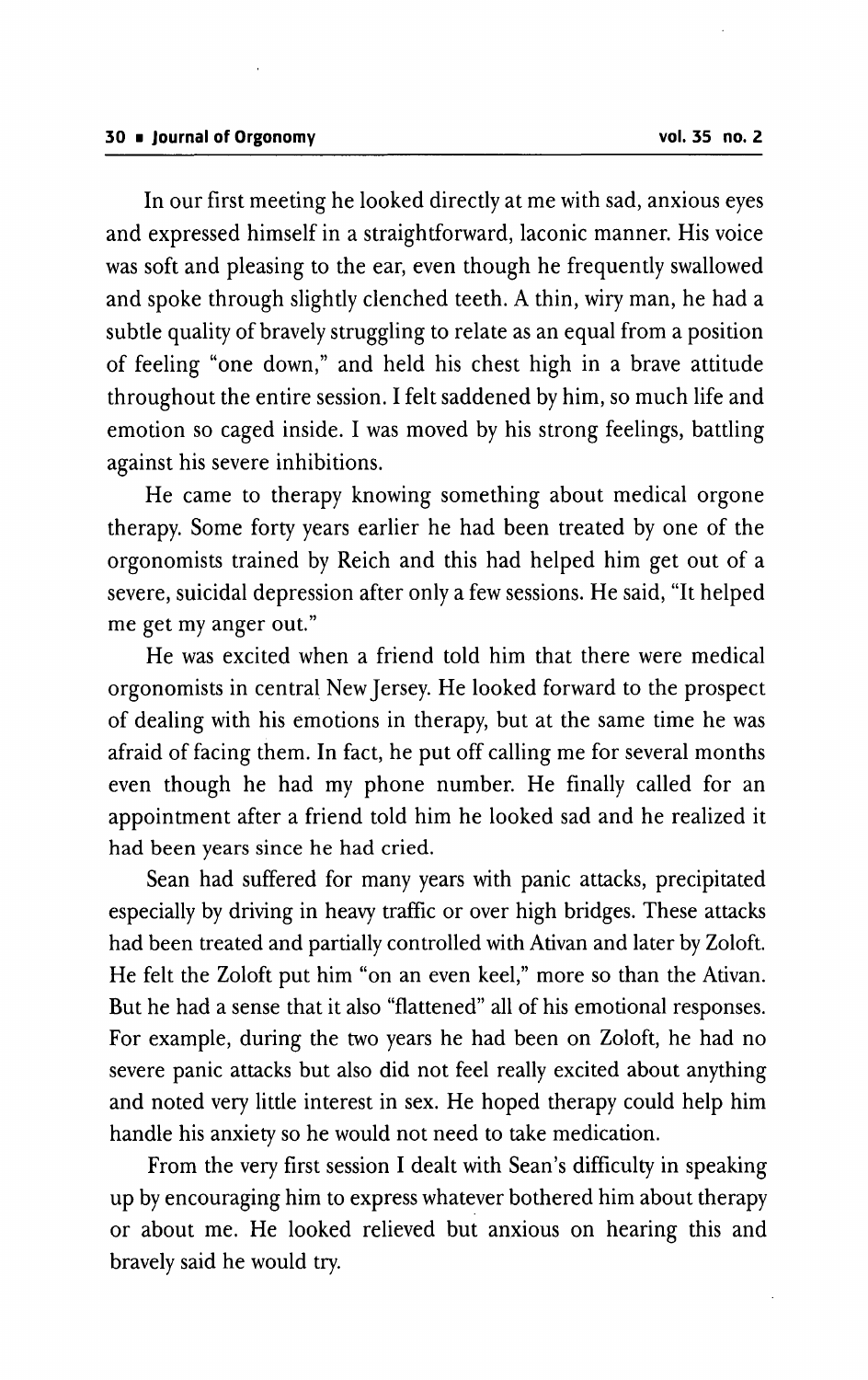In that first session Sean told me his growing up had been difficult. He was the youngest of three, with a sister and brother five years older and ten years older, respectively. Both parents were Irish Catholic but they were not particularly religious. He recalled his parents fighting a great deal up until the time his father died. Sean was then seven years old. When he spoke of his life it was clear there were many painful memories that he wanted to talk about, but was afraid to feel the emotions connected with them. Early in the first session I concluded that what he most needed was to let out his feelings on the treatment couch. Telling me more of his history would only bring up painful feelings that would make him feel worse if he could not discharge them.

When he lay on the couch I told him to breathe and give in to whatever came up. After only a few breaths, he spontaneously felt angry. I encouraged him to let it out by hitting and kicking the couch. He did so with great vigor and enjoyment. Tears then came to his eyes and he cried a little. He looked and said he felt relieved and more relaxed than he had in a long time. He said what came to mind was how frustrated and sad he was at not being able to *really* enjoy himself. Soon after this emotional discharge he again returned to speaking in a removed, unemotional tone. I pointed out how he disconnected from his emotions by taking an attitude of looking down on them as insignificant or even nonexistent. I explained to him that Zoloft and other medications like it also emotionally disconnect people but do so pharmacologically and that this is why he and many others are as comfortable as they are taking them. This struck a chord in him and it was evident he understood what I had said.

In the next session he required only minimal prompting from me to begin breathing and again feelings quickly came to the surface. First he felt frustration which he let out by making frustrated sounds. Then, as he connected more deeply with his feelings, I encouraged him to hit and kick the couch and shout out. The frustration he experienced evolved into rage and then he sobbed briefly. When this quieted down, Sean told me he had recalled a vivid image from his childhood. At age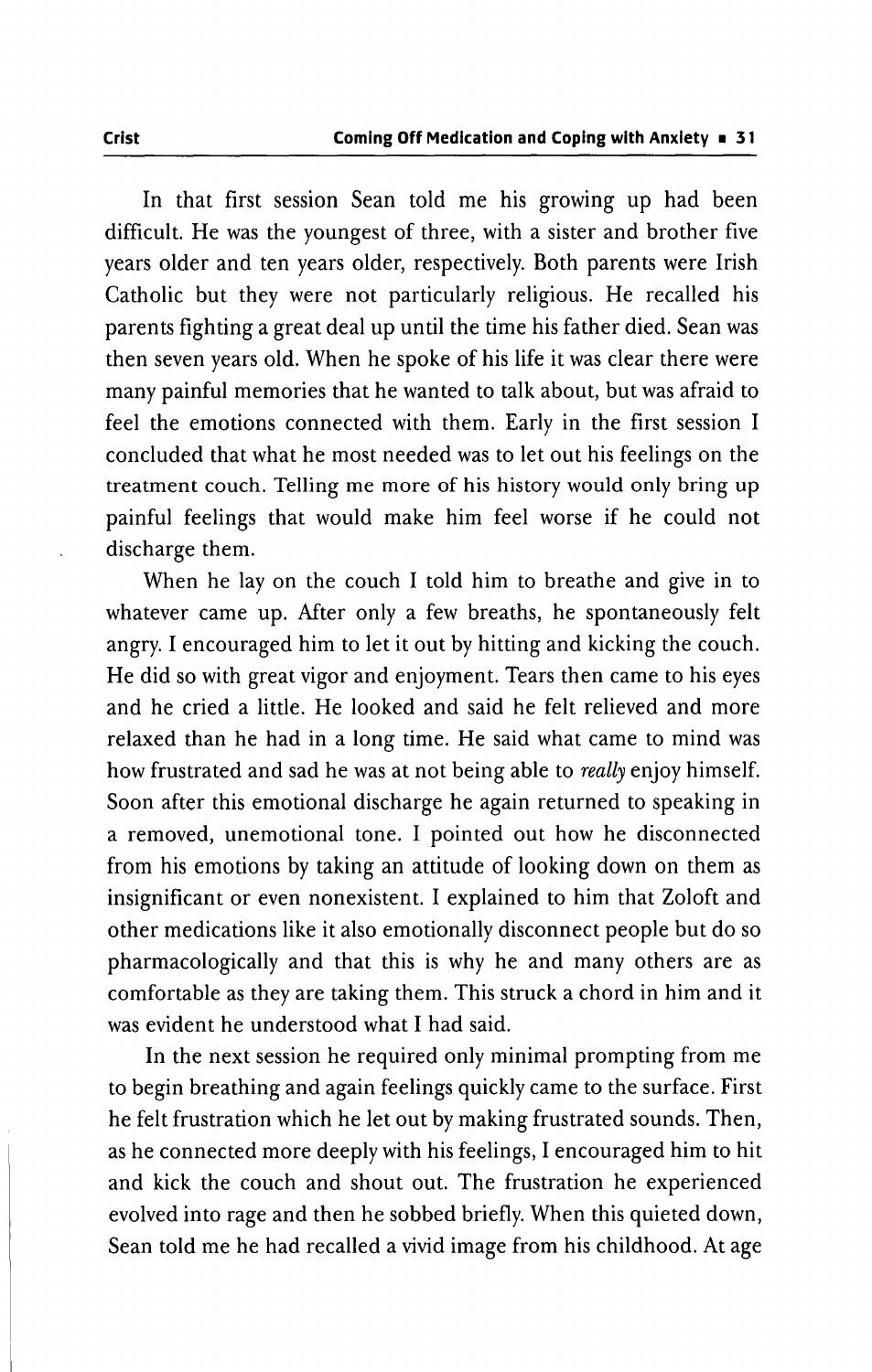six, he and his father stopped at a drug store. His father came out with a bottle in a paper bag and they drove down an alley and parked. His father then said goodbye, drank the contents of the bottle, and passed out. Sean became frightened and, panic-stricken, ran to get help. An ambulance was called, and his father was taken to the hospital where he recovered. Sean believes there were many other suicide attempts and his father finally died in Greystone State Hospital. The family story was that he died of complications originating from experiments on him while in prison many years before as a draft dodger during World War I.

At the next session he reported that dryness of his eyes, a chronic problem diagnosed by his doctor as "tear insufficiency,"had disappeared. (His doctor did not know just how accurate this diagnosis had been.) In the third session Sean told me that for the past three days he had woken up with a morning erection. This was rare for him especially since he had begun Zoloft. In addition, he said he had glimmerings of feelings of well-being.

He began subsequent sessions by expressing frustration which then progressed to raging, followed by crying. He often described feeling like a caged animal. In these early sessions the discharges of rage and sadness were associated with images and memories of his father. By the eighth session he began to have images of his mother and realized that after her death, over three decades before, he had not cried. With this, he broke into deep sobbing for the first time in many years. This really opened the floodgates for his tears.

As more feeling was stirred up and discharged in treatment, both he and I sensed that the Zoloft he was still taking was keeping a damper on his emotions. Because he was now having less anxiety and no episodes of panic, we agreed that it was time to lower the dose. At first, since he was feeling so much relief from the treatment, he wanted to reduce the medication quickly. He felt panicky, however, after the initial change in dose. It was then decided that a slower, more gradual tapering was best. With each reduction in dosage he felt the anxiety bubble up, both in session and in his daily life. In therapy he was able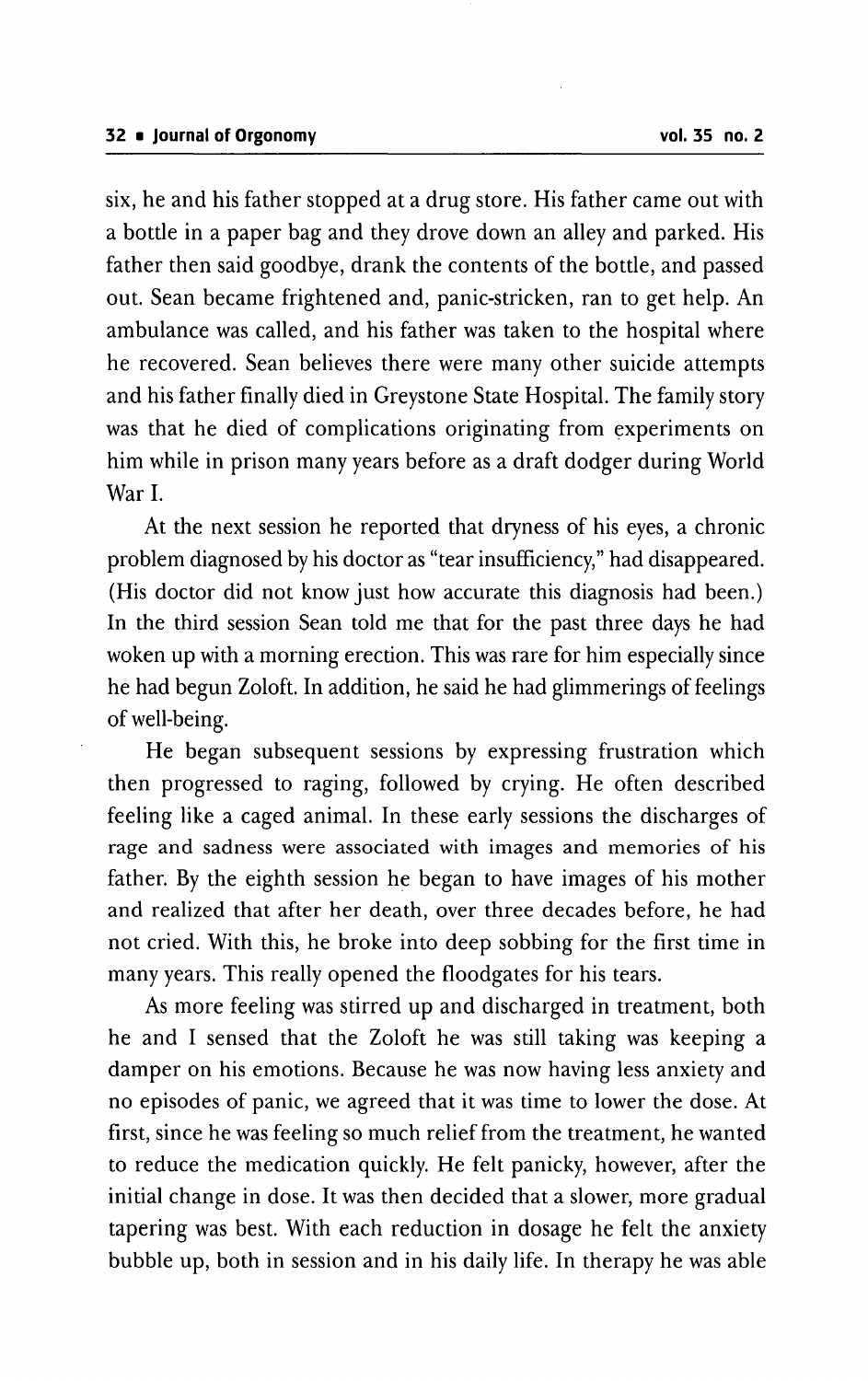to stand the more intense rage and sadness that surfaced and on his own, even though he was afraid, he was able to speak up when there was confusion about a fee for one of his jobs. By facing and tolerating anxiety, Sean was feeling more and feeling better. The Zoloft was discontinued after nine months.

When he had been entirely off medication for only a few weeks he reported, "I feel alive again. I've started to feel a passion for things that I never felt when I was on the Zoloft. I didn't realize how deadened I'd become. I know what I have to feel is anxiety but now I know I'm going to be able to handle it. I wouldn't ever want to trade these passionate feelings for less anxiety ever again." In subsequent sessions, after raging, he frequently gave in to heart-wrenching sobs. With this, his face relaxed and he developed a lively, ruddy color in his face and torso.

Sean found he was now more emotionally expressive in his singing and acting. He said that anything that was emotionally charged, especially some of the songs he sang, could start him crying. I continued to encourage him to tell me anything that bothered him about therapy or me. This helped him to realize that he was afraid of confrontation and he came to see how he avoided his fear by staying removed and impersonal, despite having intense feelings inside. Sean recalled always being easily intimidated, and expressed regrets that he never stood up to a bully who tormented him throughout his four years of high school.

He described always having trouble with authority and was intimidated by those he felt were in control. At work, for example, unable to speak up if he felt resentment and unwilling to give in to demands that he disagreed with, too often his only solution was to quit. He felt that his career advancement suffered because of how he handled interpersonal conflicts. As these issues came up in therapy, he realized that these same attitudes and behaviors led to his problems with previous therapists.

As he was able to face more anxiety and fear, he spontaneously began to express himself more fully to his wife and also to address his marital problems with me in treatment. He reported that when he